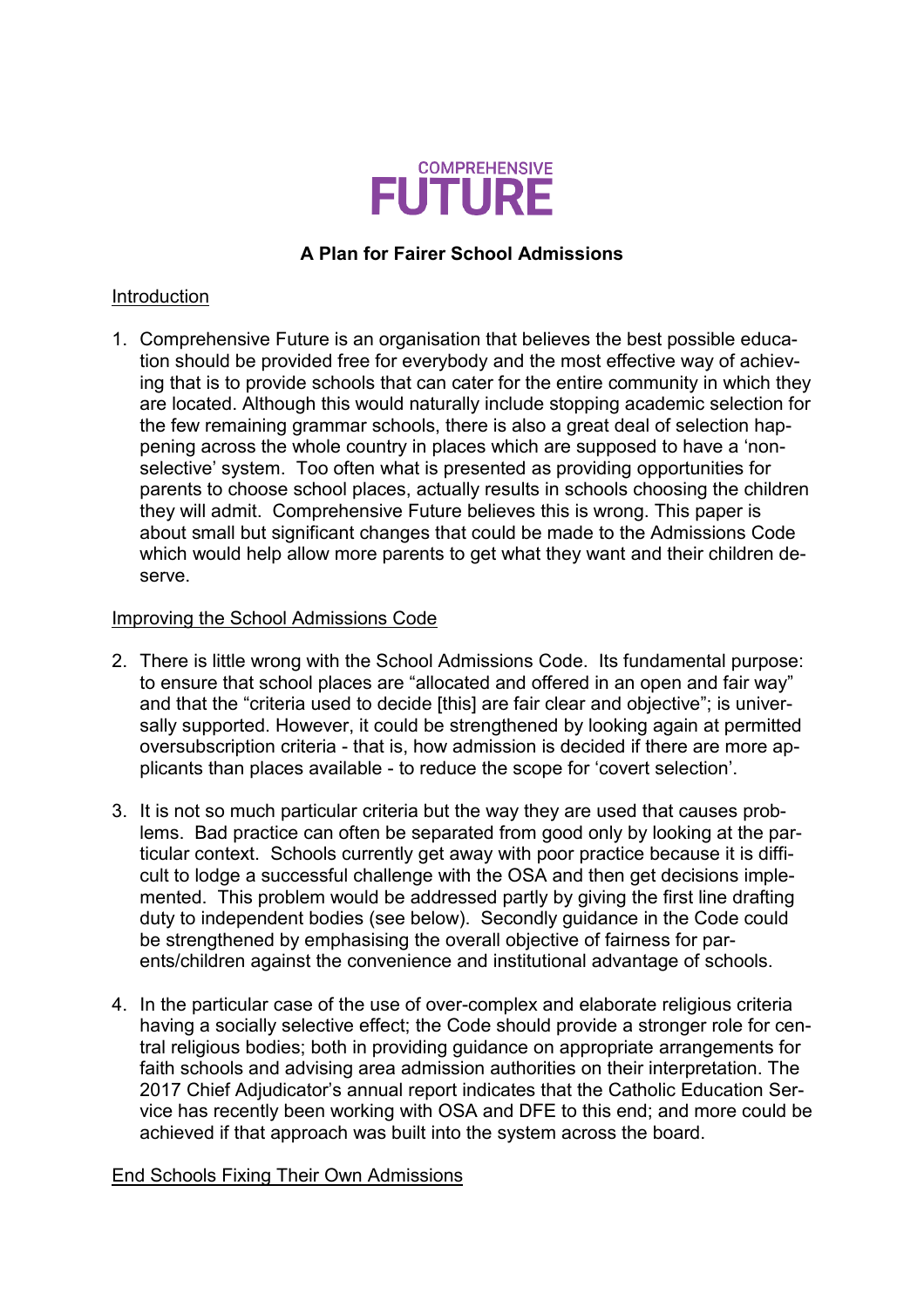- 5. At the moment admission arrangements for 'community' schools are 'determined' by the local authority. The governors of 'voluntary' (mainly faith) schools have always enjoyed this power; for academies (including free schools) it rests with the Academy Trust and is consequently mainly exercised at school level. As increasing numbers of community schools convert to academy status each school having the power to choose its pupils is becoming the rule rather than the exception. This is increasingly causing problems. The Chief Schools Adjudicator has reported concerns that in many cases confusion as to who is in control of admissions for which school (and academies in particular) has meant the rules have not been followed. Where Multi Academy Trusts (MATs) operate schools in different areas the decisions they take are sometimes incompatible with local arrangements for other schools. Even if individual schools are compliant with the Admissions Code they can sometimes interact so as to produce unfair outcomes. .
- 6. Whilst many schools do not manipulate their admissions criteria to their own advantage, those that do cause problems that go beyond their immediate clients. They undermine public confidence in the whole system and put pressure on other schools to follow suit to counter unfair competition. Apparently 'non-selective' schools that successfully manipulate their intake can present themselves as better than they actually are; whilst making it more difficult for others to succeed. This is not just unfair to institutions but, more importantly, to the children who attend schools that are not as good as they could be.
- 7. However schools that do not wish to game the system to their advantage have no need to be in direct control of the legal processes of determining and implementing the arrangements. They could even save time and money if that side of things was handled by an independent body.
- 8. There are some choices about admissions that it is accepted that schools should make. Comprehensive Future is not here concerned with the existence of faith schools or their wider role in the school system but seeks simply to rectify the problems that arise when faith is used as a proxy for social selection to the detriment of neighbouring schools. We also believe that all schools (not just some of them as now) should have the right to be consulted about the oversubscription criteria that support the kind of school they are. However, no school should be allowed to manage its own admissions or use unclear, obscure or elaborate arrangements to skew their intake by excluding or discouraging 'undesirable' applicants.
- 9. Consequently we are proposing that the system should be simplified and made to work in the interests of parents and children in the following way:
	- a. Every school (not just some of them) would have the right to suggest an admissions 'policy' that identifies oversubscription criteria (i.e. how places are allocated if there are more applicants than places) which support the character of the school – whether religious or otherwise within the constraints of the permissible criteria in a strengthened Code of Practice.
	- b. An independent body for each area (could be either existing local authorities or new ones set up for the purpose) would then be required to follow the neces-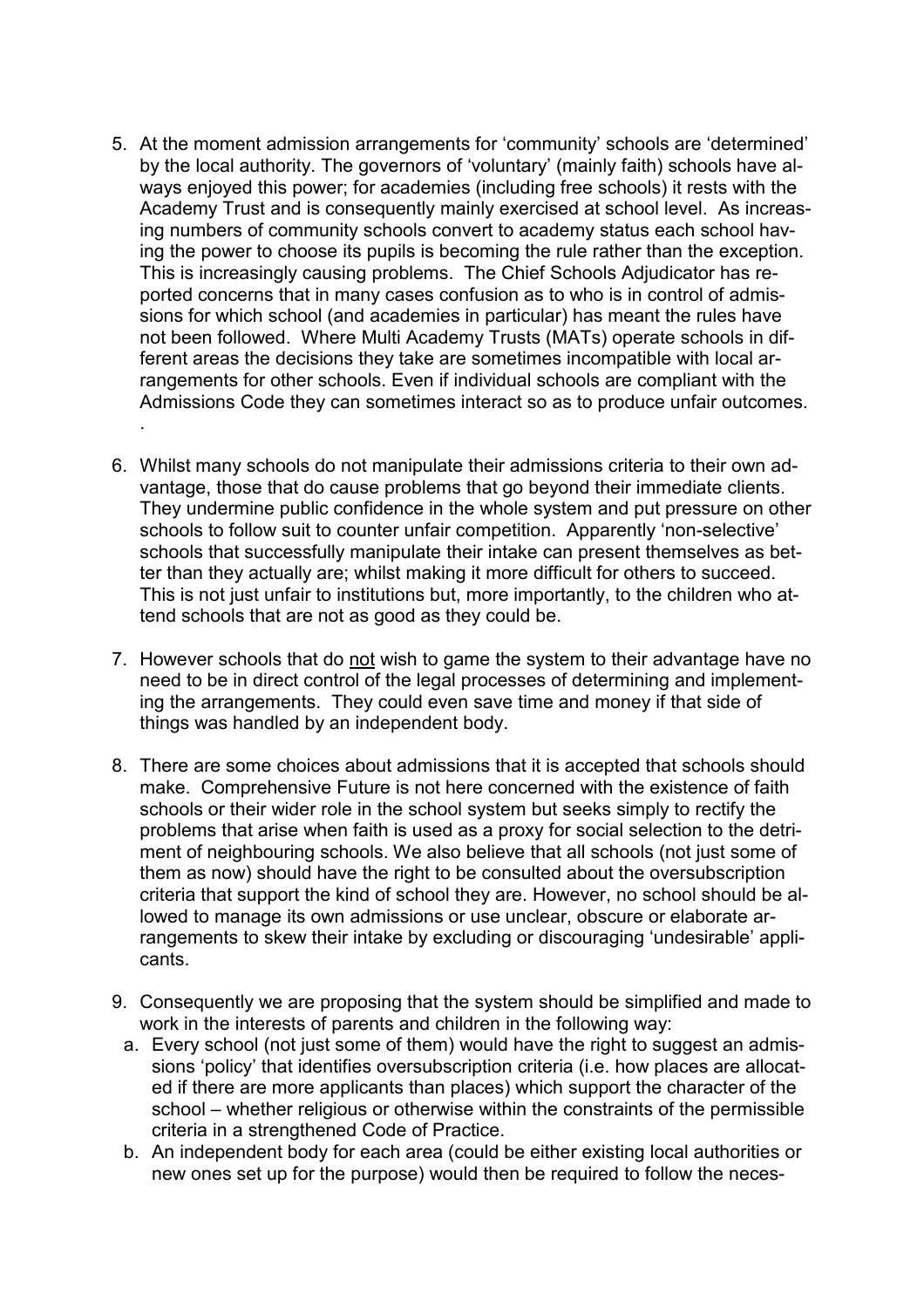sary legal procedure to translate the wishes of all local schools into a formal set of 'arrangements' to be adhered to by all schools in the area. In undertaking that task the Independent Admissions Authority would be expected to ensure that the results were not only compliant with the Admissions Code but were clear, consistent and coherent to make it as easy as possible for applicants to understand their options and to ensure as far as possible that intakes of all schools are balanced and reflective of the local community. These bodies would also be responsible for the administration of all admissions in the area. This would not only remove a burden from schools but ensure that the implementation of policy was both fair and transparent for parents.

c. As now, the office of the Schools Adjudicator would be responsible for policing the system and seeing fair play. They would be able to receive, investigate and rule on any objection from interested parties that schools or the independent admission authorities were acting inappropriately.

#### Making Change happen and other consequences

- 10.There would be a need for changes to education legislation, regulations and, naturally, the Schools Admissions Code. These are not detailed here but Comprehensive Future has consulted experts and been assured that implementing the changes would not cause technical problems.
- 11.Under these proposals the role of the OSA as independent arbitrator for all disputes relating to school admissions arrangements would remain broadly the same. There would need to be some adjustment to legislation to align with the redefinition of admission authorities. In one key respect the OSA's task would become simpler as there would be many fewer admissions authorities to scrutinise. Also the local independent admission authorities, being 'disinterested', would have no incentive to avoid implementing OSA decisions. However some further improvements requiring legislation could be considered at the same time, as follows:
	- a. The restoration of the pre-2012 position whereby decisions of the Office of the Schools Adjudicator have the effect of altering admissions arrangements directly (rather than placing a duty on admissions authorities to make necessary changes).
	- b. Bringing additional Code requirements within the jurisdiction of the OSA e.g. the injunction proscribing school uniform policies that discourage applications from poorer families – also implies statutory changes to OSA powers.
- 12.The proposed change to the location of the 'admission authority' role away from schools could also have other beneficial effects. It would impinge on arrangements for individual admissions appeals. In principle the position would remain the same but there could be advantages. Locating responsibility with a single local independent body could aid efficiency and transparency to the benefit of appellants.
- 13.There could also be implications for exclusions and children transferring between schools during the year for other reasons. Exclusions would remain a schoollevel issue with no need for legal changes. However with the function more securely located at area level more streamlined (re)admissions could be facilitated.